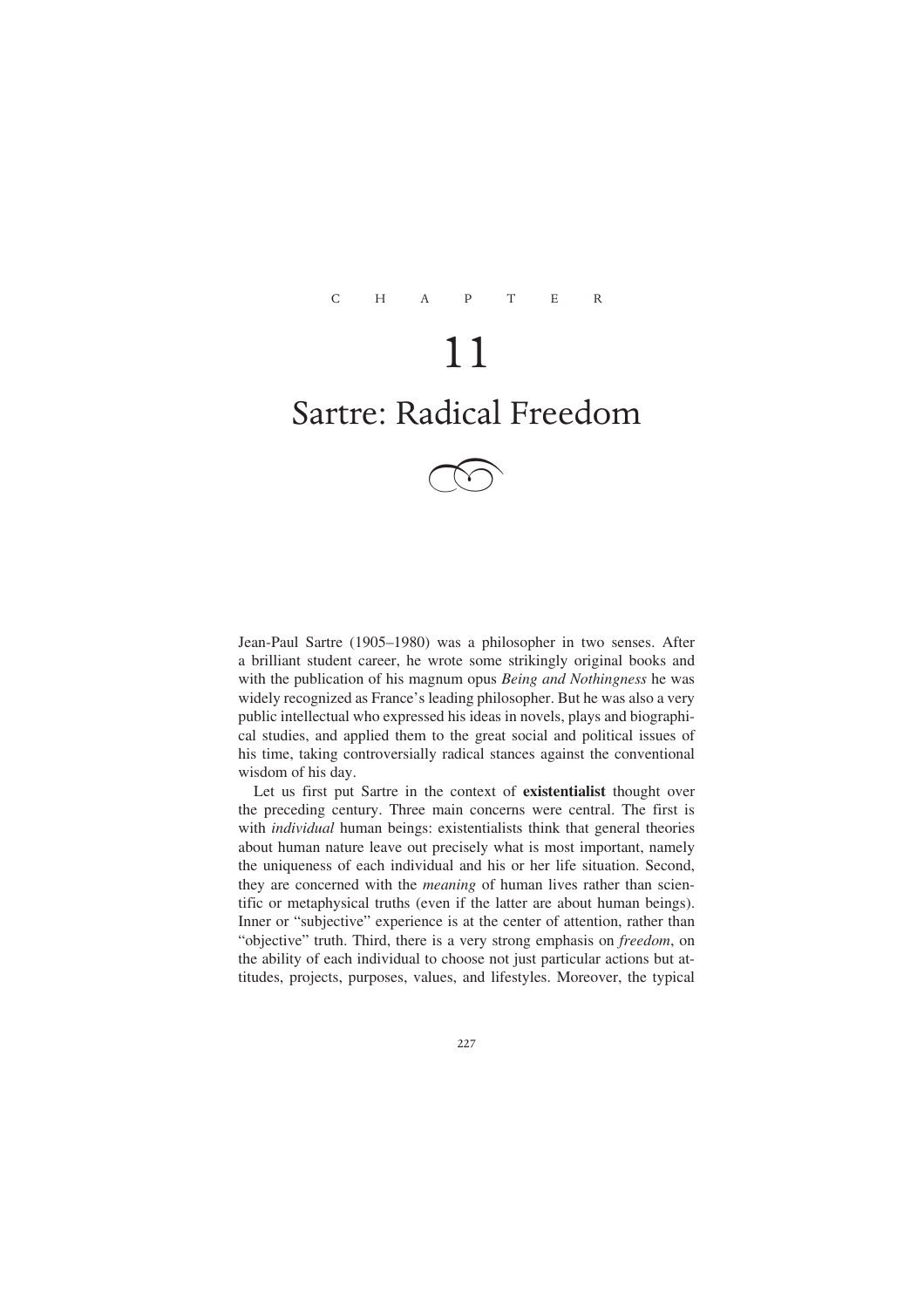existentialist concern is not just to assert this but to persuade people to *act* on it, to exercise their freedom.

These themes can be found in a wide variety of contexts, especially in descriptions of the concrete detail of particular characters, situations, and choices, whether in biography or in fiction. But an existentialist *philosopher* must offer some general analysis of the human condition, and the most obvious division is between theist and atheist accounts.

The Danish Christian thinker Søren Kierkegaard (1813–1855) is generally recognized as the first modern existentialist, though there is an existential dimension to all religions, notably in Paul, Augustine, Luther, and Pascal in the Christian tradition. Like his contemporary Karl Marx, Kierkegaard reacted against Hegel's philosophy, but in a very different direction. He rejected the abstract Hegelian system of world-historical development, likening it to a vast mansion in which the owner does not actually live. Kierkegaard concentrated instead on what he thought supremely important, the individual person and his or her life choices. However, he did offer *some* generalizations about life, distinguishing three basic attitudes: the aesthetic (the search for pleasure), the ethical (commitment to marriage, family, work, and social responsibility), and the religious (seeing everything in terms of the eternal, the transcendent, the divine). He held that the religious (more specifically, the Christian) way is the highest, although it can be reached only by a free "leap into the arms of God." But he was scathingly critical of the conventional Christian church of his time, thinking that it diverted its adherents from making their own decisions about how to live.

The other great nineteenth-century existentialist was a crusading atheist. The German philosopher Friedrich Nietzsche (1844–1900) notoriously said "God is dead, and we have killed him." That was obviously a metaphorical statement meaning that "we" (the European culture of his time or the more influential sections of it) have ceased to find Christianity credible and ignore it in practice. So we need to rethink the meaning and purpose of our lives and use our radical, unsettling freedom to change the basis of our attitudes and values (there Kierkegaard would agree), finding meaning in human terms alone (there he would disagree). In this, Nietzsche had much in common with his earlier compatriot Feuerbach. In many existentialist thinkers there is a tension between a relativist tendency to say that there is no objective basis for choosing or valuing one way of life more than another, and a recommendation of a particular choice or values. In Nietzsche's case the latter was expressed in his vision of the **superman** (*Ubermensch*) of the future, who will reject conventional values based on Christian humility (which Nietzsche rather implausibly connected with the resentment felt by an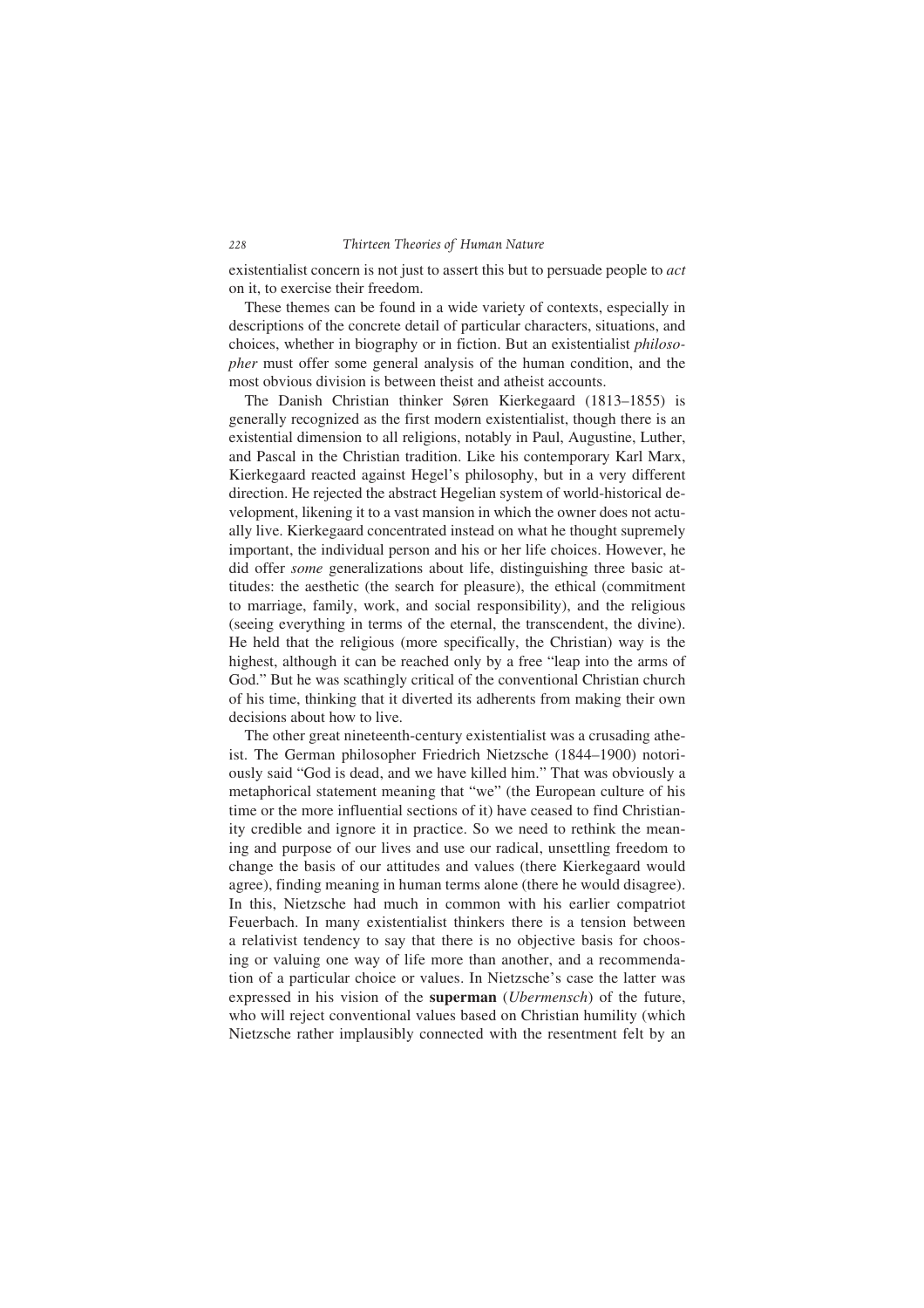underclass—so-called "slave morality") and replace them with ideals of human fulfillment based on creativity, and self-assertion, even the "will to power." After Nietzsche's collapse into madness, that latter incautious phrase was used by his sister in a book edited from his unpublished notes; it was taken up by the Nazis—but probably he would have been horrified.

In the twentieth century, too, existentialists included both believers and atheists. Notable existentialist theologians were Gabriel Marcel (1889–1973) in France, Rudolf Bultmann (1884–1976) in Germany, and the Jewish thinker Martin Buber (1878–1965). Existentialist philosophy developed mainly in continental Europe, and in the hands of Heidegger and Sartre it became academic, jargon-ridden and system-building. An important source was "phenomenology," the method of Edmund Husserl (1859–1938) based on giving detailed descriptions of phenomena, how things appear to human consciousness. This concern with human experience rather than scientific truth is characteristic of existentialism, but a different version developed in the "ordinary language philosophy" in the English-speaking world in the mid-twentieth century, especially in the later work of Ludwig Wittgenstein (1889–1951) which explored the subtlety of our everyday descriptions of things.

The most original twentieth-century existentialist philosopher was Martin Heidegger (1889–1976), whose *Being and Time* was published in 1927. Heidegger's language is strange and difficult: in his effort to rethink the fundamental concepts of Western philosophy he invented a system of hyphenated neologisms in the German language. Although he often seems to be doing abstract metaphysics (like Aristotle), it emerges through his ponderous prose that he has a central concern with the meaning of human existence, which he calls our relation to **Being**, and he points to the possibility of **authentic** life by facing up to one's real situation in the world, especially to the inevitability of one's own death (again, this seems to be the recommendation of a particular kind of attitude). "Being" in Heidegger often sounds like an impersonal substitute for God—the elusive ultimate reality of which we can become aware if we attend in the right sort of way. In his later work there is an emphasis on quasi-mystical kinds of experience that may be expressed in poetry or music but not in literal philosophical statements.

#### LIFE AND WORK

The precocious young Sartre rapidly absorbed the thought of those three formidable German *H*s—Hegel, Husserl, and Heidegger—and much of the obscurity in his writing reflects the influence of those purveyors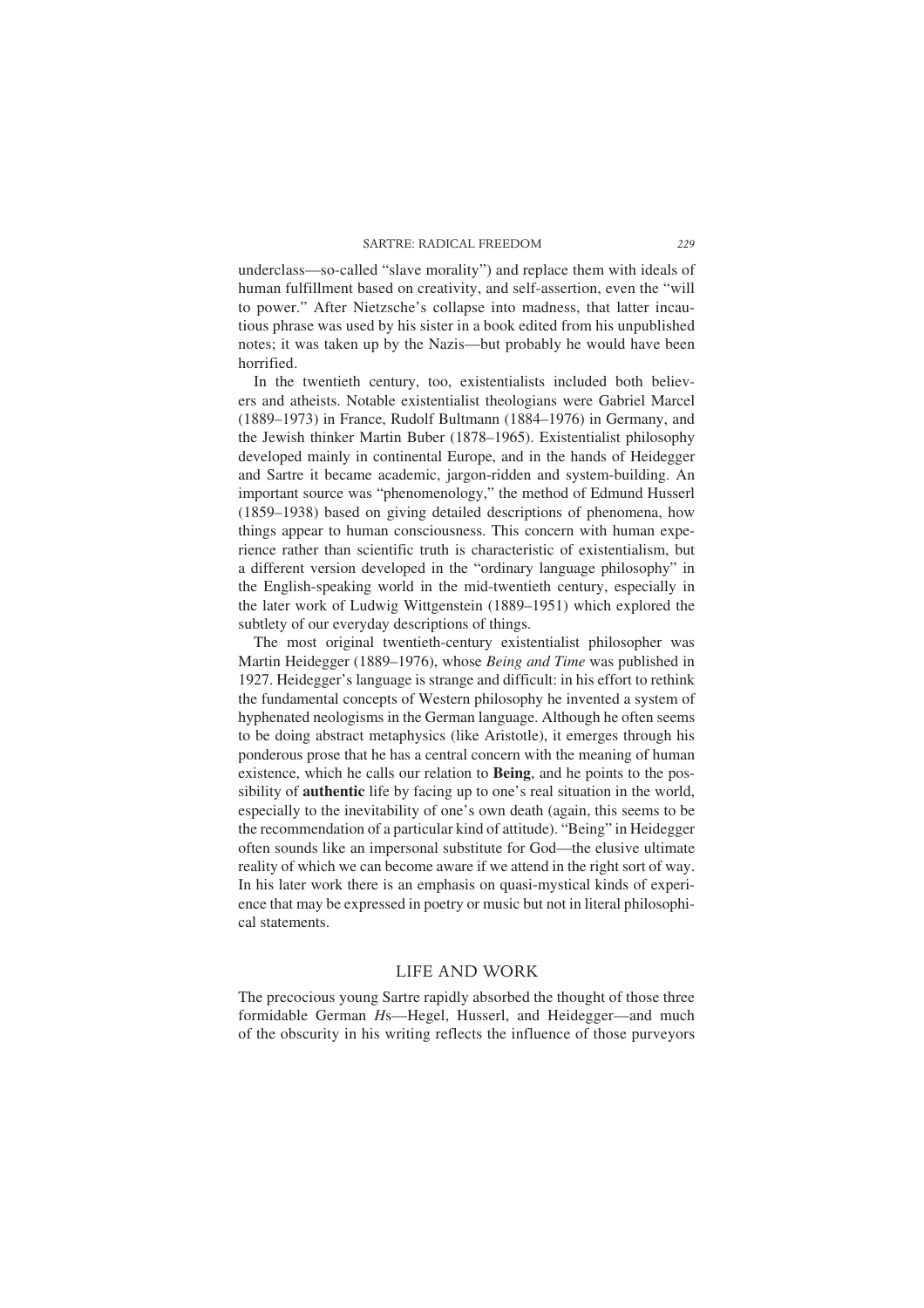of ponderous abstractions. Themes from Husserlian phenomenology are prominent in his early books, the remarkably philosophical novel *Nausea* (1938) and three short studies in the philosophy of mind: *The Transcendence of the Ego* (1936), *Sketch for a Theory of the Emotions* (1939), and *The Imaginary* (1940). The centerpiece of Sartre's early philosophy is his massive work *Being and Nothingness* (1943), strongly influenced by Heidegger's *Being and Time* but written with Sartre's own French flair.

At the beginning of the Second World War Sartre served as a meteorologist in the French army but was soon taken prisoner, and apparently he spent the time reading Heidegger. After release back into Nazi-occupied Paris, he was sympathetic to the French Resistance but devoted himself to writing *Being and Nothingness*. Something of the atmosphere of that time can perhaps be detected in the pessimistic conception of the human condition he presents in that work. The choice that confronted each French citizen—collaboration, risky resistance, or quiet self-preservation—was an obvious example of what Sartre saw as the ever-present necessity for individual choice. Similar themes are expressed in his trilogy of novels *Roads to Freedom* and in his plays *No Exit* and *Flies*. After the liberation he gave a stylish account of his atheistic existentialism in *Existentialism and Humanism*, a lecture delivered in 1945 to much public acclaim—but his treatment there was brief and popular and does not express the depth of his thought.

Sartre formed a famous open relationship with Simone de Beauvoir, a talented philosopher in her own right and a highly influential feminist. He rejected academic positions and became a freelance writer and a leading French intellectual for the rest of his life. As time went on he modified the very individualist approach of his early philosophy and devoted more attention to social, economic, and political realities. He asserted the need for a classless democratic society if genuine human freedom was to be possible for everyone, and he came to espouse a form of Marxism that he described as "the inescapable philosophy of our time," though needing fertilization by an existentialist account of individual freedom. He joined the Communist Party at the time of the Korean War but left it a few years later when the Soviets invaded Hungary in 1956.

The later phase of Sartre's philosophy started with *Search for a Method* (1957) and continued with the *Critique of Dialectical Reason*, the first volume of which appeared in 1960, concentrating on the French Revolution; the second volume, about the Russian Revolution, was published posthumously in 1985. Sartre developed a strong sympathy for the oppressed, both the workers under capitalism and the population of Third World countries suffering from colonialism or imperialism. He supported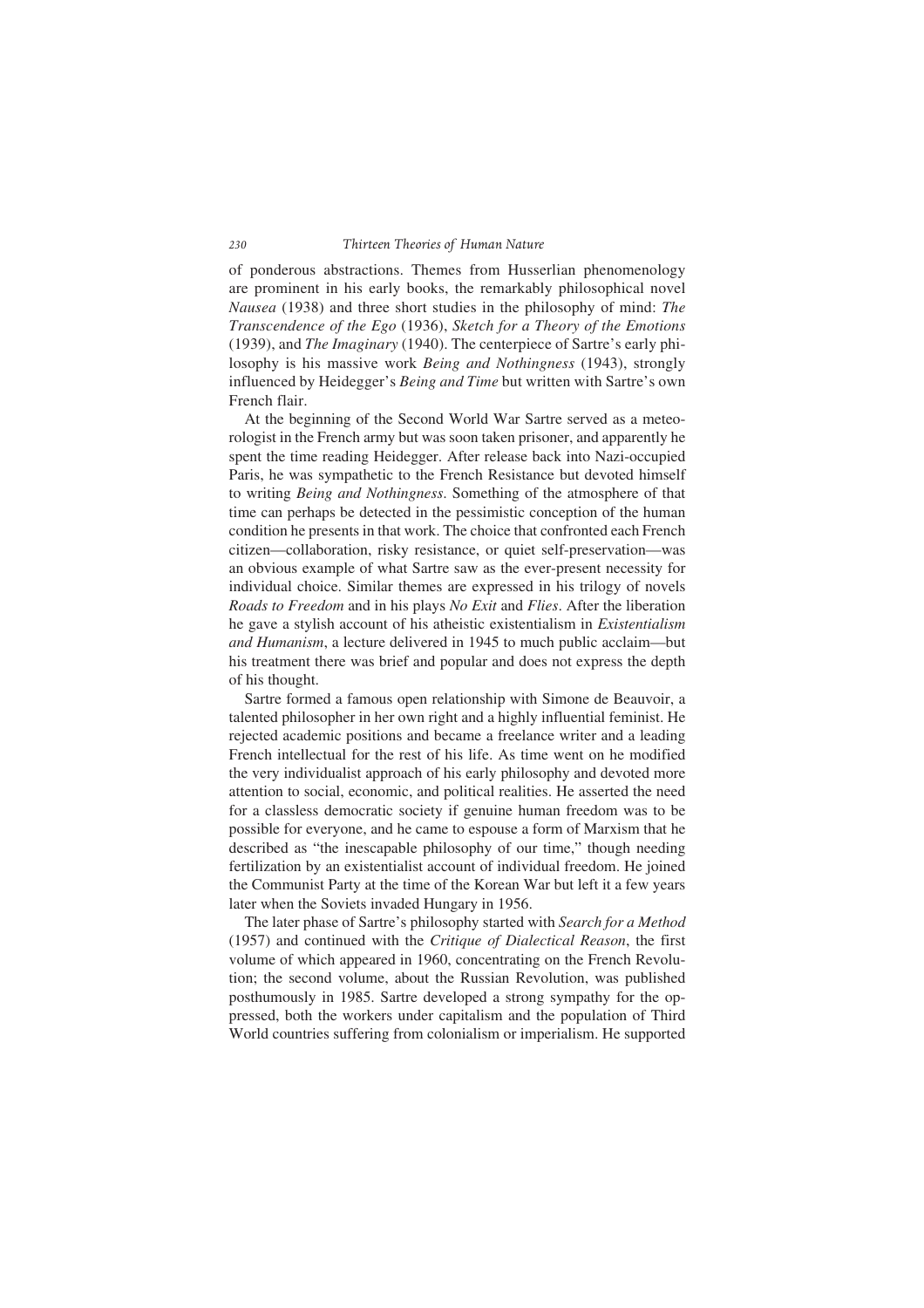Algeria's violent struggle for liberation from French rule, and he campaigned against the American war in Vietnam. He gave a notable lecture on his mature view of ethics in Rome in 1964, and toward the end of his life, unable to write because of blindness after a stroke, he gave interviews that have since been published. His funeral was attended by some fifty thousand people.

Like that of any other serious philosopher, Sartre's thought was never at rest and cannot be captured in a single system. There is a fairly clear distinction between his early philosophy which focuses on individual freedom, and the second phase which explores the social and economic limitations on freedom. The former is that for which Sartre has become most famous. We will concentrate here on his central work *Being and Nothingness* (with page references to the English translation) but will add a final section giving an outline of his later approach to ethics.

It is only fair to warn students that *Being and Nothingness* is difficult reading (the other early works mentioned above, especially the 1945 lecture, are more accessible). This is a matter not just of length and repetitiousness but of technical terms, abstract nouns, and unresolved paradoxes. Sartre seems to enjoy teasing his readers with obscure, apparently contradictory, or grossly exaggerated statements. He had an extraordinarily self- confident facility to pour out philosophical verbiage onto pages (in Parisian cafés, at the dead of night, so the story goes), but he does not seem to have been so good at self-criticism or revision (legend has it that his manuscripts were delivered straight to the printer from the café tables). There are passages of relative lucidity and psychological insight, however; and the effort to understand his system reveals a view of human nature that has a certain compelling fascination.

# METAPHYSICS: CONSCIOUSNESS, OBJECTS, ATHEISM

The most basic feature of Sartre's system is his radical distinction between consciousness or "human reality" (*être-pour-soi*, **being-for-itself**) and inanimate, nonconscious reality (*être-en-soi*, **being-in-itself**). These terms derive from Hegel but are given new definitions by Sartre in his Introduction. This distinction may sound like the dualism of mind and body of Sartre's French predecessor Descartes, but it is important to see how very different it is. Sartre affirmed that a human being is a unified reality ("the concrete is man within the world," p. 3): there are not two substances or "beings," but two modes of being—the *way* that conscious beings exist is different from the way that inanimate things exist. Sartre understood human consciousness as **intentional** in the Brentano's sense: our states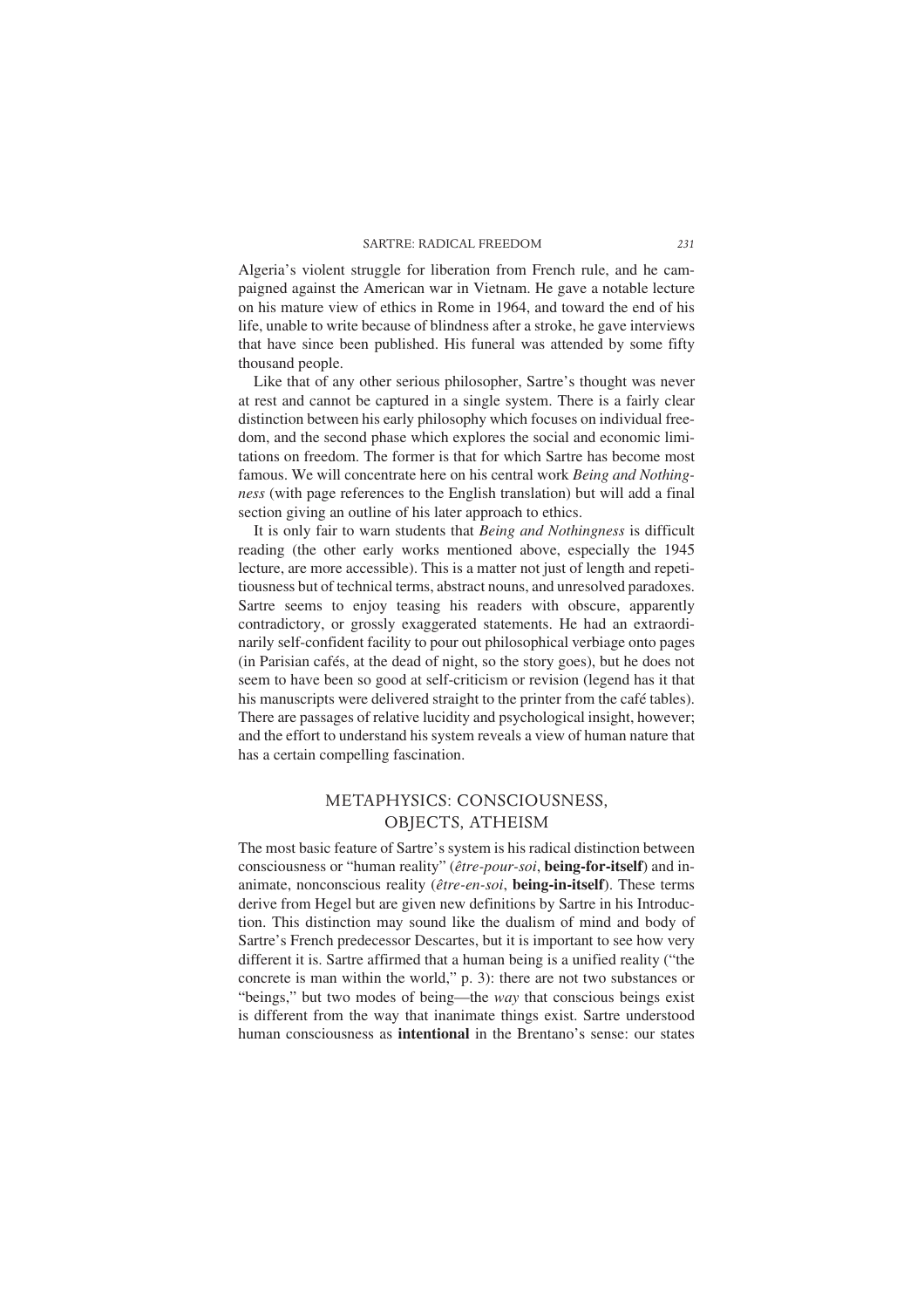of consciousness are typically of something conceived as distinct from the subject (p. xxvii), but they also involve an implicit awareness of oneself (pp. xxviii–xxx). In contrast, being-in-itself (the mode of existence of rocks, oceans, and tables) involves no awareness of anything and no conception of itself (pp. xxxix–xlii). (What Sartre would say about animal perception and action is not clear.)

Sartre made a further distinction between **reflective** ("positional" or "thetic") and **prereflective** (nonpositional, nonthetic) consciousness. All consciousness is positional in the sense that it is of something distinct from the subject. But "every positional consciousness of an object is at the same time a non-positional consciousness of itself" (p. xxix). In his example, if I am counting the cigarettes in my case, I am conscious of the cigarettes and that there are a dozen of them; and I am *prereflectively* conscious that I am counting them, as is shown by the answer I immediately give when asked what I am doing; but I am not *reflectively* conscious of my activity until someone asks me (or I ask myself what I am trying to do).

Perhaps Sartre's next most important metaphysical assertion is his denial of the existence of God. (He did not take over the mystical, quasireligious dimension of Heidegger's conception of Being, though his posthumously published manuscript *Truth and Existence* is closer to the spirit of Heidegger.) Sartre makes the remarkable claim that we all fundamentally desire to *be* God in the sense that we want to "be our own foundation"; that is, we would like to be perfectly "complete" and selfjustifying: as he puts it, we aspire to become **in-itself-for-itself** (p. 566). But he thinks this ideal, which he identifies with God, is self-contradictory (pp. 90, 615); so it is a necessary truth that God does not exist.

Like Nietzsche, Sartre held that the absence of God is of the utmost significance: the atheist does not merely differ from the theist on a point of abstruse metaphysics; he holds a profoundly different attitude to human life. (In Chapter 6 we raised a doubt about this, if the concept of God is interpreted metaphorically.) In Sartre's worldview there are no transcendent objective values set for us—neither commandments of God nor a Platonic form of the Good, nor is there any intrinsic meaning or purpose in human existence (no Aristotelean *telos*). In this sense, our life can be described as **absurd**: we are "forlorn" or "abandoned" in this world. There is no heavenly father to tell us what to do, or help us do it; as grown-up people we have to decide for ourselves what is worth aiming for, and look after own destiny. Sartre repeatedly insisted that the only foundation for **value judgments** lies in our own choices; there is no external, objective justification for the projects and ways of life that people adopt (pp. 38, 443, 626–27).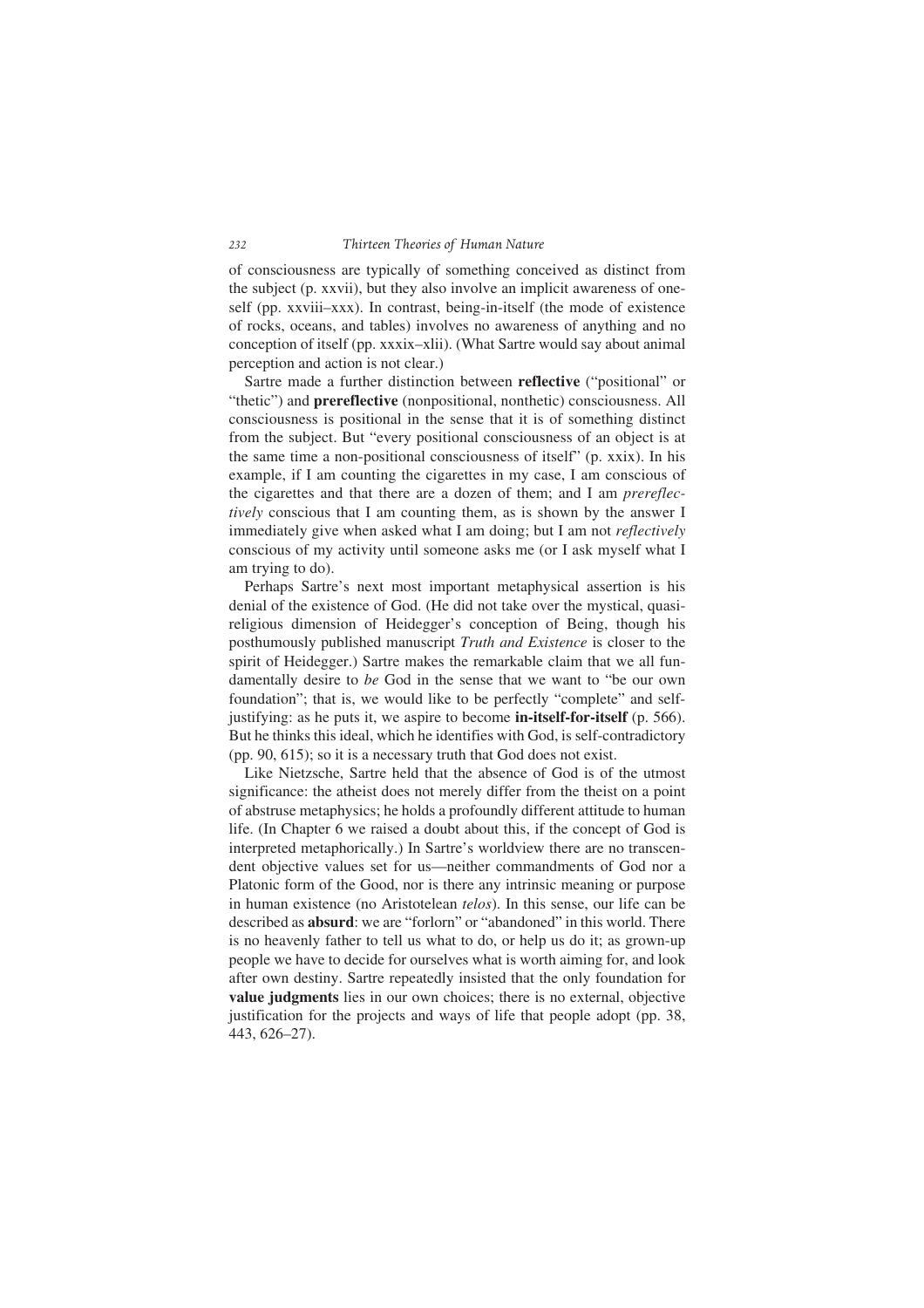# THEORY OF HUMAN NATURE: EXISTENCE AND ESSENCE, NEGATION AND FREEDOM

In one sense Sartre denied that there is any such thing as human nature for there to be theories about. This would be a typical existentialist rejection of generalizations about human beings and human lives. He expressed it in a summarizing formula, "man's existence precedes his essence" (pp. 438–39), by which he meant that we have no essential nature: we have not been created for any particular purpose, whether by God or evolution or anything else; we simply find ourselves existing by no choice of our own, and we have to *decide* what to make of ourselves; each of us must create his or her own nature or "essence". Of course, there are some true generalizations about our *bodily* nature, such as our necessity to eat, our metabolism, and our sexual impulses. But, as we noticed in Chapter 9, there is room for some dispute about what count as *purely* biological facts. Sartre certainly thought there are no general truths about what human beings want to be: the alleged universal project of "becoming God" is only the abstract form of our particular desires, which are many and various (pp. 566–67). There are no general truths about what we ought to be.

An existentialist philosopher, however, is bound to offer some generalizations about the human condition, and Sartre's central assertion is freedom. We are "condemned to be free"; there is no limit to our freedom except that we cannot cease being free as long as we are alive and conscious (p. 439). He derived this conclusion from his understanding of conscious intentionality as of something distinct from oneself. (Even if someone is mistaken in a particular case, as Macbeth was about an illusory dagger, he was thinking of something that he *believed* to exist at a position in space.) Sartre saw a connection between consciousness and the mysterious concept of **nothingness** that appears in the title of his book. The subject is aware in a prereflective way that the perceived object is *not* the subject: it has (or is believed to have) a separate existence of its own (pp. xxvii–xxix, 74–75). That is one way in which negation is involved in conscious awareness. Another way is that many of our judgments about the world are negative in their content: we can recognize what is not the case, as when I look unsuccessfully for Pierre in the café where we arranged to meet and say disappointedly, "Pierre is not here" (pp. 9–10). When we ask a question, we already understand the possibility of a negative reply (p. 5). We also perceive the world as enabling possibilities for our actions, and this involves conceiving of possible states of affairs that are not already the case ("nothingnesses" in Sartre's rebarbative language), but which we might decide to make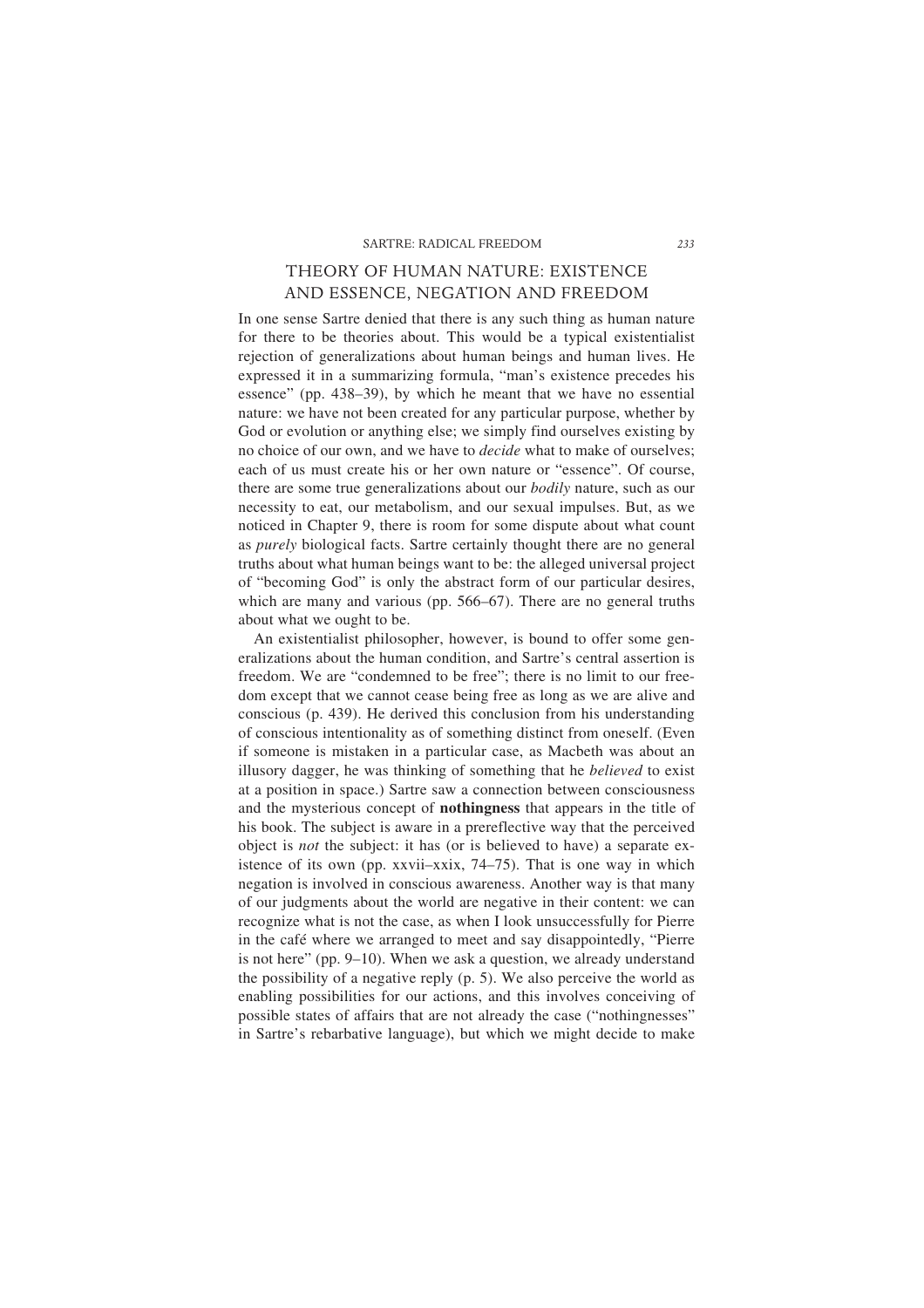real. Desire and intention involve recognition of the *lack* of something (p. 87, 433ff.). Thus, conscious beings, who can think and say what *is* the case, also conceive of what *is not* the case.

Sartre indulges in some verbal play with this concept of nothingness in paradoxical phrases such as "the objective existence of a non-being" (p. 5), which presumably means some negative statements are true, and in dark metaphorical sayings like "Nothingness lies coiled in the heart of being—like a worm" (p. 21), which presumably means that we can think of what is not true, as well as what is true. "Nothingness" makes a conceptual connection between consciousness and freedom, for the ability to conceive of what is not the case implies the freedom to imagine other possibilities (pp. 24–25) and to try to bring them about. As long as one is conscious one can conceive of something being otherwise than it is, and one may desire it to be otherwise. Our mental power of negation thus involves both freedom of mind (to imagine new possibilities) and freedom of action (to try to actualize them). So to be conscious is to be continually faced with choices about what to think and what to do, and we can never become the Godlike "in-itself-for-itself".

Sartre thus contradicts two fundamental Freudian claims. His view is flatly incompatible with complete psychic determinism (p. 458ff.). He also rejects the postulate of unconscious mental states, on the ground that consciousness is necessarily transparent to itself, prereflectively (p. 49ff.). However the latter point sounds like mere verbal legislation: of course, *consciousness* cannot be unconscious, but Sartre has not shown that it is illegitimate to talk of unconscious states that are *mental* in some wider sense.

Every aspect of our mental lives is, in Sartre's view, chosen in some sense and is ultimately one's own responsibility. Emotions are usually thought to be outside the control of our will, but Sartre rather heroically maintains that if I am sad, it is only because I have chosen to make myself sad (p. 61). His view, explained more fully in *Sketch for a Theory of the Emotions*, is that emotions are not just moods that "come over us," but ways in which we apprehend the world. They are "intentional" in the sense that they typically have objects—for example, one is fearful *of* some possible event, or angry *with* someone *about* something. But what distinguishes emotions from other ways of being aware of things is, in Sartre's view, that they involve an irrational attempt to transform the world by magic. When one cannot reach a tempting bunch of grapes, one may dismiss them as "too green," attributing this quality to them even though one knows that their ripeness does not depend on their reachability. We are responsible for our emotions, for they are ways in which we have chosen to react to the world (p. 445).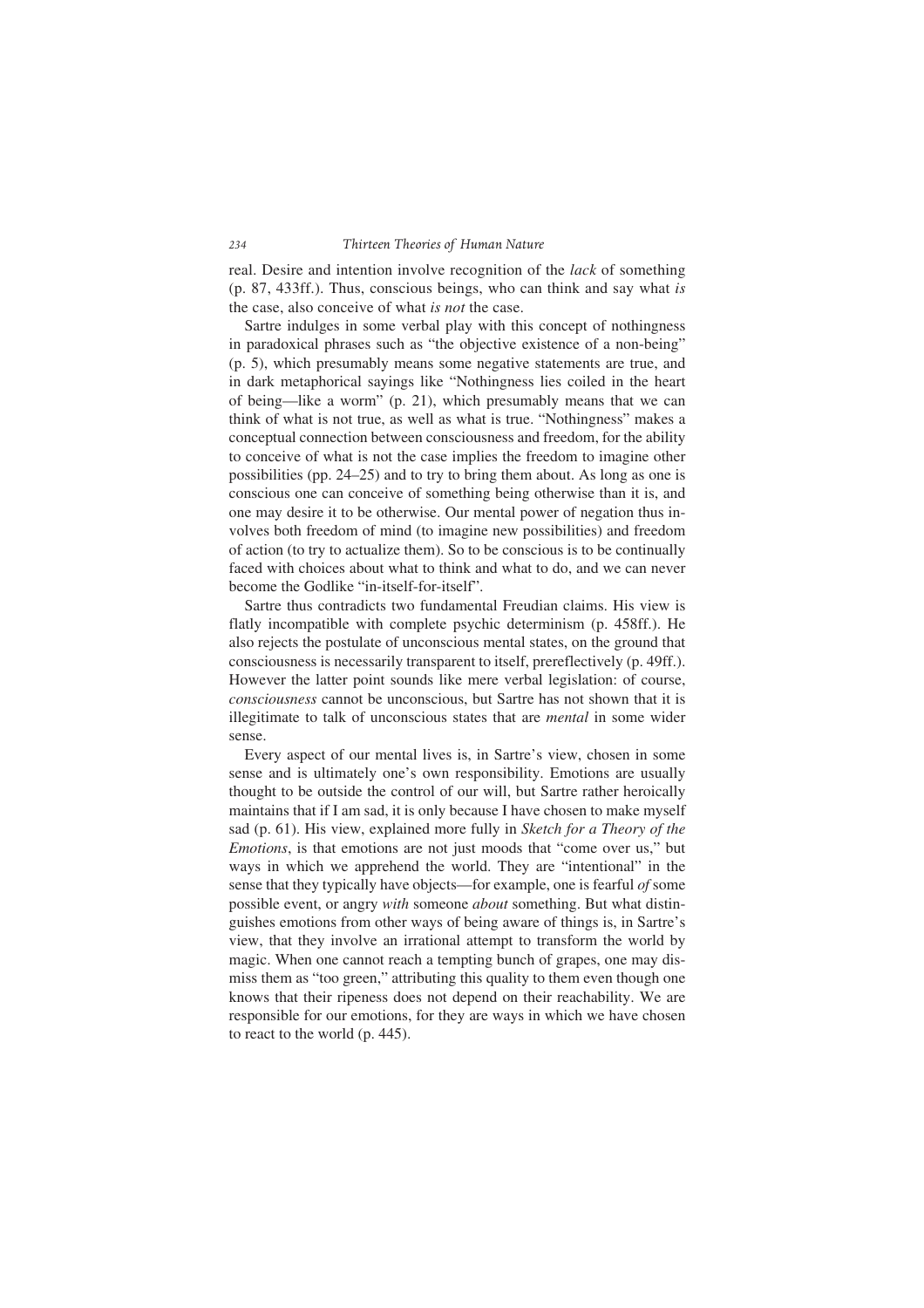#### SARTRE: RADICAL FREEDOM *235*

There is something right about this, in that emotions presuppose both beliefs and value judgments; for example, anger with someone involves belief that he or she has done something wrong. If one ceases to believe that they did it or did it intentionally, or if one ceases to judge it as wrong, one's anger disappears. (The ancient Stoic philosophers tried to cure us of emotion by telling us to stop caring about anything other than our own virtue, which they assumed is completely under our own control.) But much of what we care about—whether our own health and freedom from pain, the attractiveness of others, or the well-being of our children—does not seem to be a matter of choice but more of a biological given. On emotion and what we care about, and on moods like depression or mania that may well have neurophysiological causes, Sartre seems to overstate his case.

He held us equally responsible for longer-lasting features of our personality or character. He argued that one cannot just assert "I am shy" (or a great lover, or unable to do even simple math) as if this is an unchangeable fact about oneself like "I am female, or black, or five feet tall," for the former descriptions depend on the way we behave in certain situations and we are always free to behave differently, or at least to *try* to do so. To say "I am ugly" (or attractive, persevering, or easily discouraged) is not to assert a determinate fact that is already in existence, but to anticipate how one will act and how other people will react in future—and one has choices about that (p. 459). However there is reason to wonder how much truth there is in this, in view of the evidence of genetic influences on personality and sexuality.

Sartre tries to extend our freedom and our responsibility to everything we think, feel, and do. He suggests there are certain situations in which this radical freedom is clearly manifested to us. In moments of temptation or indecision (e.g., when the person who has resolved to give up gambling is confronted with the gaming tables once again), one realizes, painfully, that no motive or no past resolution, however strong, determines what one does *next* (p. 33). Every moment requires a new or renewed choice. Following leads from Kant's practical defense of free will, Kierkegaard and Heidegger, Sartre uses the emotive term **anguish** to describe this consciousness of one's own freedom (pp. 29, 464). Anguish is not fear of an external object but the uneasy awareness of the unpredictability of one's own behavior. The soldier fears injury, pain or death, but feels anguish when he wonders whether he is going to be able to "hold up" courageously in the coming battle. The person walking on a clifftop fears falling, but feels anguish in realizing that there is nothing to stop them from jumping (pp. 29–32). Anguish is relatively unusual because it is "the reflective apprehension of freedom by itself" (p. 39).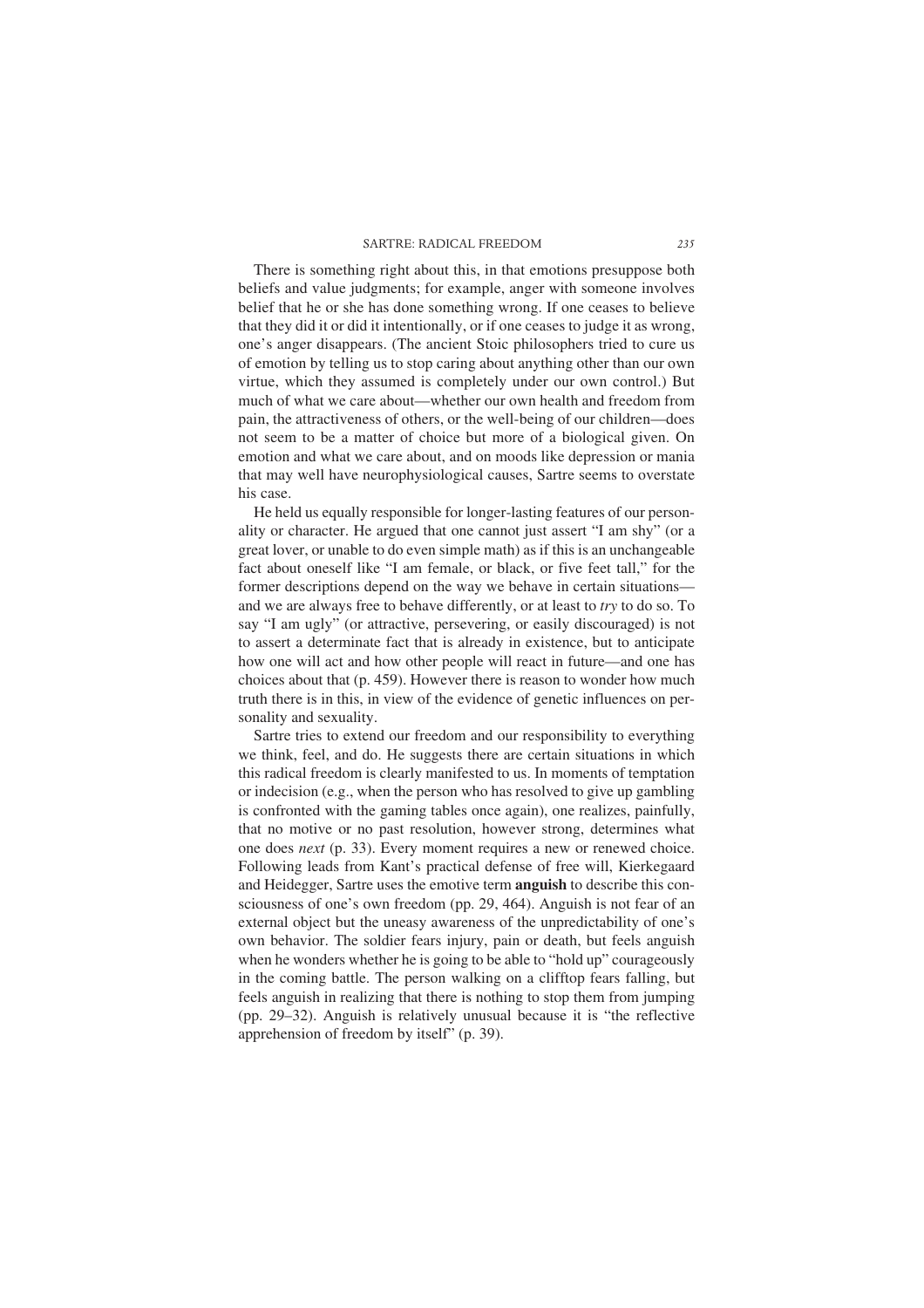# DIAGNOSIS: ANGUISH AND BAD FAITH, CONFLICT WITH OTHERS

Anguish, the consciousness of freedom, is mentally painful; and we try to avoid it (pp. 40, 556). Sartre thinks we would all like to achieve a state in which there are no choices left open for us so that we would "coincide with ourselves" like inanimate objects and would not be subject to anguish. But that is illusory, for conscious beings like us are necessarily free and without external justifications for our hoices. Such is Sartre's metaphysical diagnosis of the human condition, hence his gloomy descriptions of our life as "an unhappy consciousness with no possibility of surpassing its unhappy state" (p. 90) and "a useless passion" (p. 615).

The crucial concept in Sartre's diagnosis is that of **bad faith** (*mauvaise foi*, sometimes translated as "self-deception"). Bad faith is the attempt to escape anguish by trying to represent one's attitudes and actions as determined by one's situation or character, relationship to others, employment or social role—anything other than one's own choices. Sartre believes bad faith is the characteristic mode of most human life (p. 556) and gives two famous examples of bad faith, both of them scenes from the Parisian cafés that were his favorite haunts (pp. 55–60). He pictures a young woman sitting with a man who she has every reason to suspect would like to seduce her. But when he takes her hand, she tries to avoid a decision to accept or reject him, by seeming not to notice: she carries on their intellectual conversation while leaving her hand in his as if she were not aware of what is going on. In Sartre's interpretation, she is in bad faith because she pretends—not just to her companion but *to herself*—that she is something distinct from her body, that her hand is a passive object, a mere thing, whereas she is a conscious embodied person who knows perfectly well what is happening and is responsible for her actions.

The second example is of the waiter who is doing his job a little too keenly, his movements with the trays and cups are flourished and overly dramatic: he is "acting the part" of being a waiter. If there is bad faith here at all (and there need not be), it would lie in his identifying himself completely with the role, thinking that it determines his every action and attitude, whereas the truth is that he has chosen to take on the job and is free to give it up at any time, even if he might face unemployment. He is not *essentially* a waiter, for nobody is essentially anything. As Sartre puts it, "the waiter cannot be immediately a café waiter in the sense that this inkwell *is* an inkwell"; "it is necessary that we *make ourselves* what we are" (p. 59). An employee's actions are not literally determined by company policy, for he or she can always decide to object or to resign. Even a soldier can refuse to fight, at the cost of court martial or execution.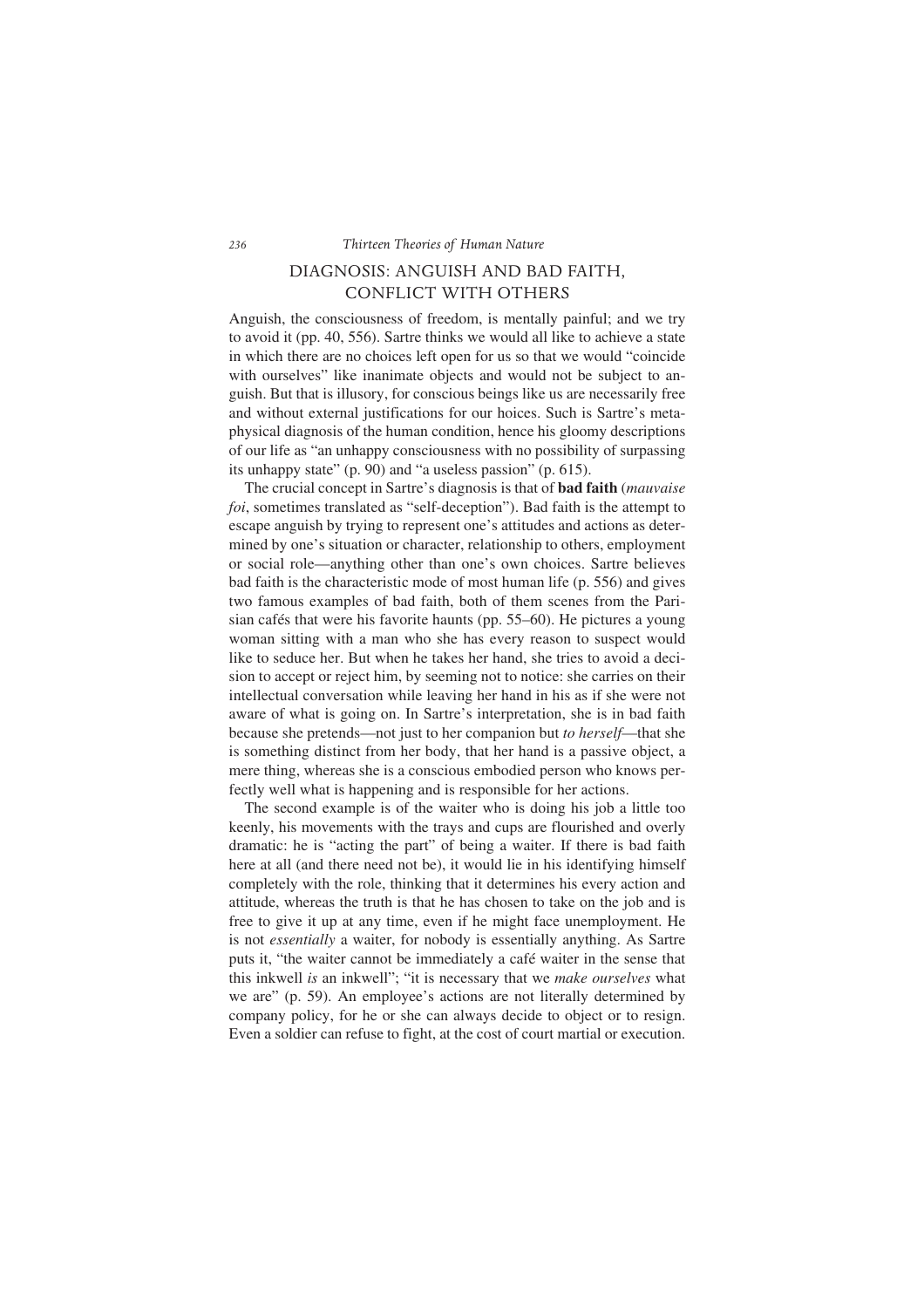Anything we do, any role we play, and any value we respect (pp. 38, 627) is sustained only by our own constantly remade decision.

Sartre rejects any explanation of bad faith in terms of unconscious mental states (pp. 50–54). A Freudian might try to analyze the café examples as cases of repression: the girl could be repressing the consciousness that her companion has made a sexual advance. But Sartre points out an apparent contradiction in the very idea of repression. We attribute the act or process of repressing to some element within the mind (which Sartre calls "the censor"), yet this censor must be able to distinguish between what to repress and what to retain in consciousness, so it must be aware of the repressed idea in order to become *un*aware of it. He concludes that the censor itself would have to be in bad faith, and that we cannot explain how bad faith is possible by localizing it in one putative part of the mind rather than in the person as a whole (pp. 52–53).

Sartre goes on to argue that "good faith" (or sincerity) presents just as much of a conceptual problem: for as soon as one describes one's role or character in some way ("I am a waiter," "I am shy," "I am gay"), a distinction is involved between the self doing the describing and the self described. The ideal of complete sincerity seems doomed to failure (p. 62), for we can never be mere objects to be observed and described like external matters of fact. Sartre offers the example of someone with a clear record of homosexual activity but who resists describing himself as gay (p. 63): he is in bad faith because he refuses to admit his inclinations and tries to offer some other explanation of his sexual encounters. His candid friend ("a champion of sincerity") demands that he acknowledge that he is indeed gay, but in Sartre's view nobody just *is* gay in the way that a table is made of wood or a person is red-haired. If the gay person were to admit that he is gay and imply that he *cannot* cease his homosexual activity, he would also be in bad faith—and so would any "champion of sincerity" who demanded such an admission (p. 63). But we may want to make a distinction here between sexual orientation—which may be a matter of unchosen genetics (though the point is controversial)—and sexual activity, over which it is hard to deny that we have some degree of control.

Sartre is touching here on the deep difficulties of self-knowledge which arise for all serious philosophies. But his account threatens to make these matters unnecessarily perplexing, for he displays an inordinate fondness for the paradoxical formula that "human reality must be what it is not, and not be what it is" which recurs throughout *Being and Nothingness* (e.g., pp. xli, 67, 90). But it is a self-contradiction, so we cannot literally believe it. What did Sartre mean? (Did he enjoy teasing his philosophical readers?) He leaves us some hints about how to resolve the paradox, however: we can take it as misleading shorthand for "people are not *necessarily*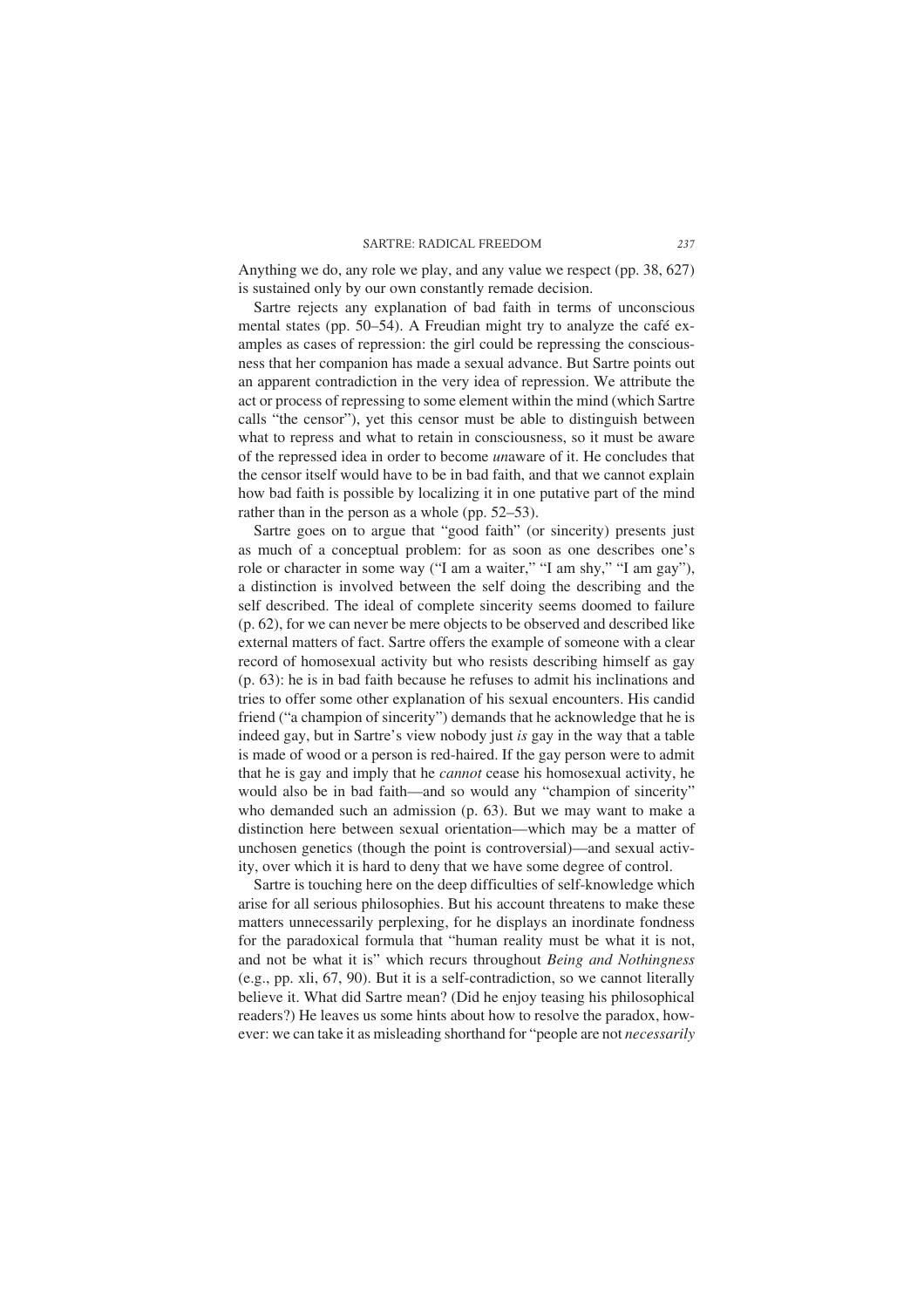what they are, but must be *able* to become what they are not yet," which is a paraphrase of what he says on p. 58. The crucial point remains that we are always free to try to become different from what we are.

In Part 3 of *Being and Nothingness* entitled "Being-for-Others," Sartre gives his philosophical analysis of interpersonal relations and comes to some further pessimistic conclusions. He throws some light on the philosophical problem of other minds by arguing that in common experience we often have an immediate, non-inferential awareness of other people's mental states. When one sees a human face (or even an animal's) with two open eyes directed at oneself one immediately knows one is being *observed*, and one knows it with as much certainty as any merely physical facts in the world. Sartre emphasizes the special power the "look" of another person has over us: if we are engrossed in doing something not normally approved of such as spying through a keyhole or picking our nose, and we hear (or think we hear) a footstep approaching behind us, we suddenly feel *ashamed*, aware of someone else who will probably be critical of our actions. Conversely, when witnessed doing something admirable, like winning a race, we feel pride. Many of our emotions involve the existence of other people and their reactions to oneself.

Sartre goes on to argue for the more disputable thesis that the relationship between any two conscious beings necessarily involves conflict. Supposedly, another person represents a threat to one's freedom by their conscious existence, in that their perception "objectifies" oneself as an object in the world. According to Sartre one has only two strategies to ward off this alleged threat: one can try to treat the other person as a mere object without freedom, or one can try to "possess" their freedom and use it for one's own purposes (p. 363). He gives a persuasive version of Hegel's famous discussion of the master–slave relation in which, paradoxically, the slave ends up with more psychological power because the master needs the slave to *recognize* him as master. Sartre applies this analysis to some forms of sexual desire, especially sadism and masochism (p. 364ff.). He demonstrates that sexual relations raise philosophical issues about human nature, but he goes on to allege that genuine respect for the freedom of other people, in friendship or in erotic love, is an impossible ideal (p. 394ff.). At this stage the outlook seems bleak.

But is there not a contradiction between Sartre's insistence on our freedom and his analysis of the human condition as determined in these ways? He asserts that we all aspire to fill the "nothingness" that is the "essence" of our existence as conscious beings, and we aspire to become Godlike, the foundation of our own being, an "in-itself-for-itself" (pp. 90, 566, 615). And, as we have just seen, he claims that any personal relationship always involves conflict, an attempt to deny or to possess the freedom of the other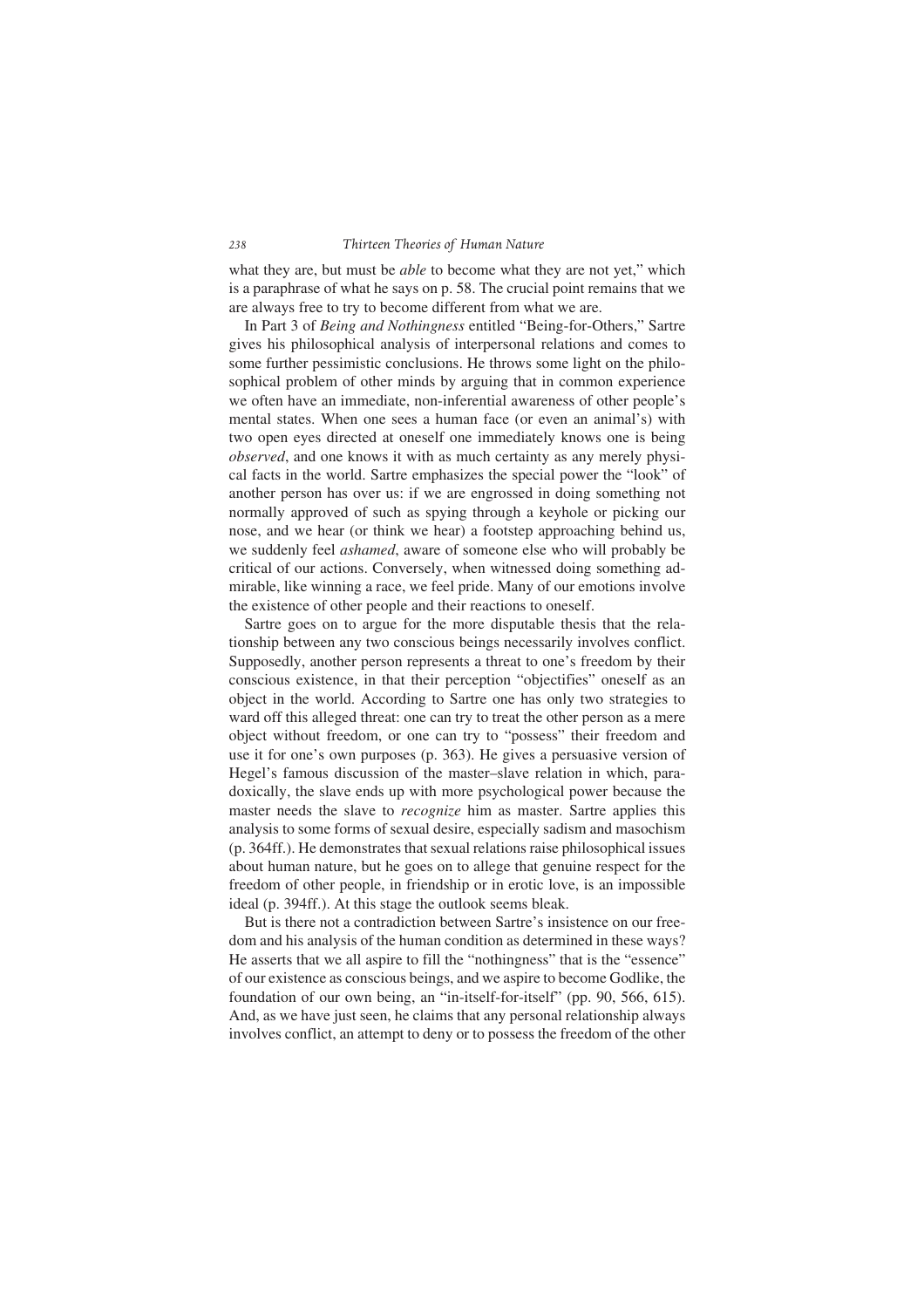(pp. 363, 394, 429). In these two ways he represents human life as a perpetual striving for the logically impossible. But *must* it be like that? Can't we acknowledge the impossibility of becoming objects, and choose not to treat other people as objects? Are we not free *in this respect* too?

### PRESCRIPTION: REFLECTIVE CHOICE

In view of the rejection of objective values (in his early philosophy), Sartre's prescription has to be a somewhat empty one. There is no *particular* project or way of life that he can recommend. But he condemns bad faith, the attempt to think of oneself as not free. Bad faith may be the usual attitude of most people, but Sartre implies that it *is* possible reflectively to *affirm* one's own freedom. It seems that all he can praise is the making of our individual choices with fully self-conscious, "anguished" awareness that nothing determines them. We must accept our responsibility for everything about ourselves—not just our actions, but our attitudes, emotions and characters. The **spirit of seriousness**, namely the illusion that values are objectively in the world rather than sustained by human choice—which Sartre tends to ascribe especially to "the bourgeois" who are comfortable with their situation in life—must be decisively repudiated (pp. 580, 626).

In *Existentialism and Humanism* Sartre illustrates the impossibility of prescription by the case of a young Frenchman at the time of the Nazi occupation who was faced with the choice of joining the free French forces in England or staying at home to be with his mother, who lived only for him. The former course would be directed to his nation, but would make little difference to the war effort. The latter would be of immediate practical effect, but directed to only one person. Sartre suggests that no ethical doctrine can arbitrate between such incommensurable claims. Nor can strength of feeling settle the matter, for there is no measure of such feeling except in terms of what the subject actually does—which is precisely what he has to decide. To consult an adviser or supposed moral authority and to take the advice is only another sort of choice. So when Sartre was consulted by this young man, he could only say, "You are free, therefore choose."

It has to be admitted that no system of objective ethical values (whether Platonic, Aristotelian, Christian, or Kantian) can offer a determinate, unambiguous answer to every individual human dilemma in every complicated situation. Sometimes more than one course of action may be morally permissible; but this is certainly not to say that *anything* is permissible, or that no moral question ever has a right answer, which seems to be what Sartre implies.

He does commit himself to the intrinsic value of "authentic" self- conscious choice, and his descriptions of cases of bad faith are not morally neutral, but implicitly condemn any refusal to acknowledge the reality of one's freedom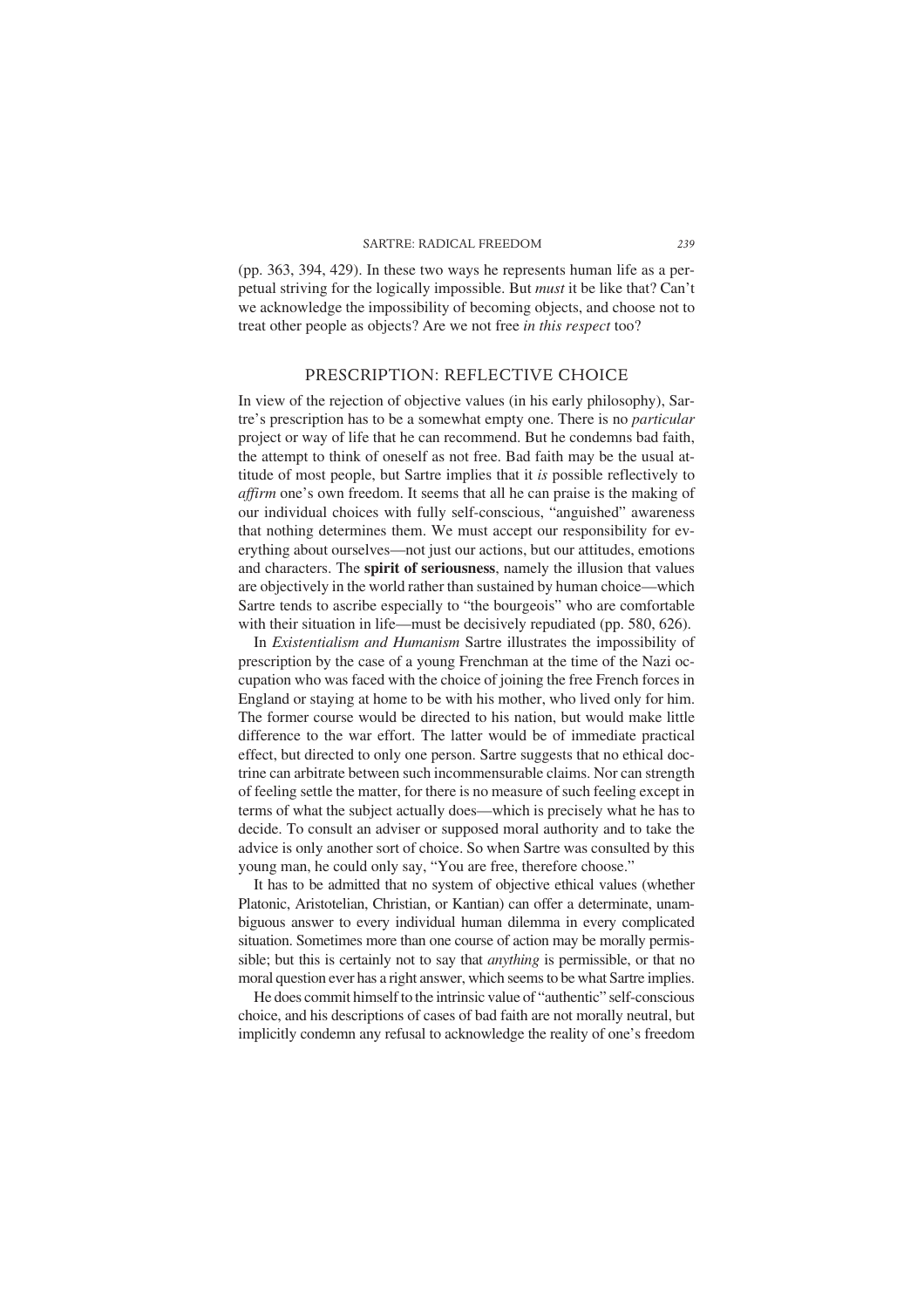and one's choices. Sartre thus offers another perspective on the ancient virtue of self-knowledge put before us by Socrates, Spinoza, Freud, and many others. For all its obscurities, there is something important to learn from his analysis of how the very notion of consciousness involves freedom. His view is not a misuse of language, for we commonly reproach each other not only for our actions but for our attitudes, reactions and emotions: "How *could* you feel like that, when you know that *p*?" "I don't like your attitude to *X*," "*Must* you be so selfish?" Such reproaches (and more neutral psychotherapeutic interventions) are not without effect, for to make someone *aware* that he or she is feeling or behaving in a certain way can make a difference. The more a person becomes aware of their own anger or pride or self-centeredness, the more they may be capable of change.

Sartre's understanding of the nature and possibility of self-knowledge differs from Freud's, however. He rejects the very idea of unconscious causes of mental events; for him everything is supposed to be already available to consciousness, if we use our power of reflection (p. 571). But in view of how much has since been discovered about the operation of the brain, this is assertion rather than argument. Since Freud there is a strong empirical case (confirmed by much recent psychology) for the existence of unconscious processes not open to introspection that deserve to be called mental in view of their influence on behavior.

What Sartre calls **existential psychoanalysis** is an interpretive, hermeneutic program rather than a scientific one (compare the discussion of Freud toward the end of Chapter 10). We are to look not for the *causes* of a person's behavior but for the *meaning* of it, that is, for *reasons* involving the person's beliefs and desires (Kant's "intelligible character"—see Chapter 8). And for Sartre desires depend more on value judgments than on biological drives or instincts (pp. 568–75). (Some psychiatrists have emphasized this methodology of seeking to understand how patients see their world, rather than—or as well as—looking for unconscious drives or brain states behind their behavior.)

Sartre argues that because a person has to be a unity, not just a bundle of unrelated desires or habits, so there must be for each person a "fundamental choice," what he calls an **original project**, that gives the ultimate meaning or purpose behind every aspect of his or her life (pp. 561–65). The biographies he wrote of Baudelaire, Genet, and Flaubert are exercises in existential psychoanalysis, applied to the whole of a life. But it is not obvious that for each person there must be a *single* fundamental choice, and Sartre himself allows that people can sometimes make a sudden "conversion" of their original project (pp. 475–76). And need there be just *one* such project in each stage of life? Can't someone have several projects that are not derived from any common formula (e.g., family, career, sport, art, or politics)? And aren't some people radically disunited, even caught up in inner conflict?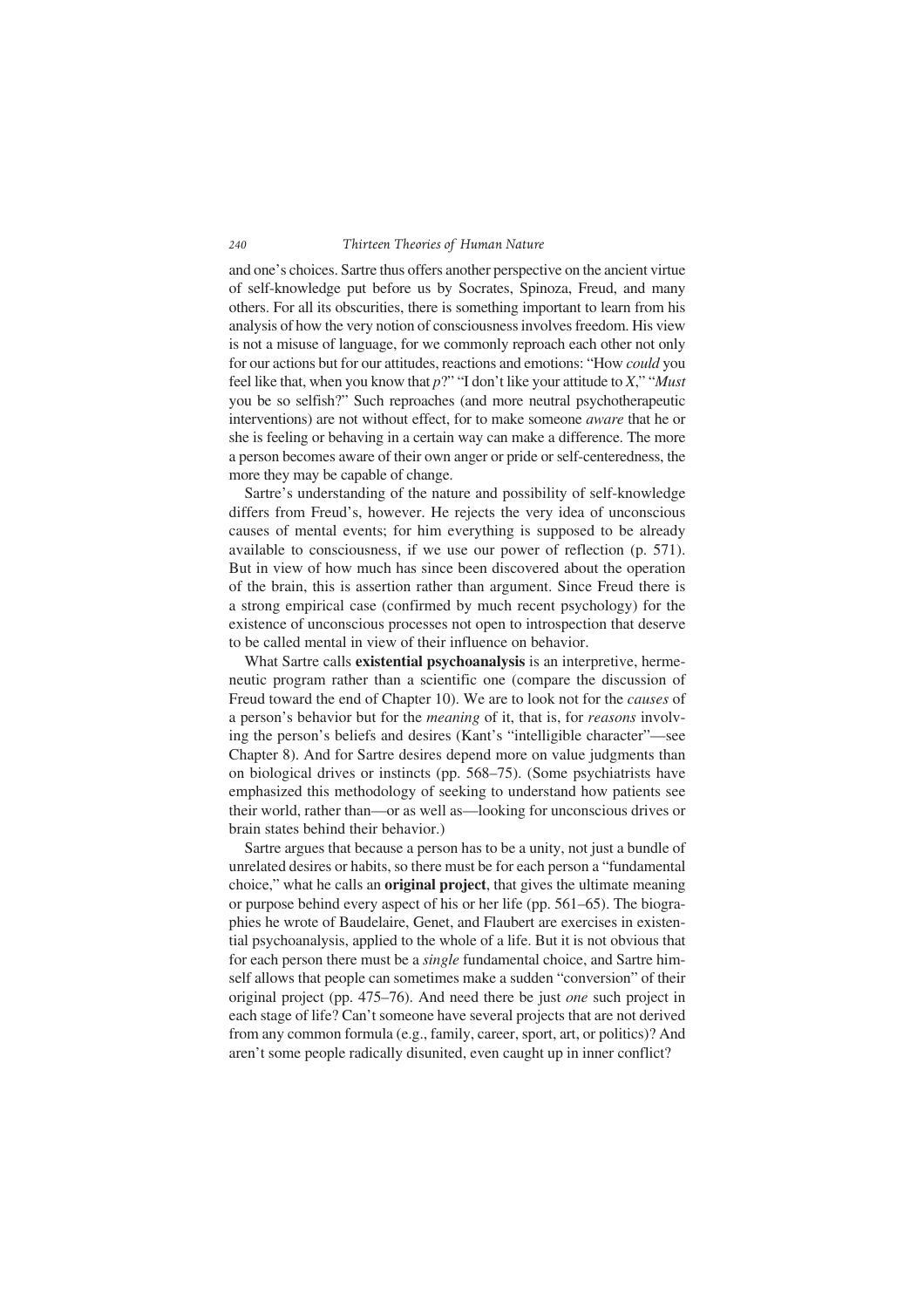#### SARTRE: RADICAL FREEDOM *241*

If no reasons can be given for fundamental choices, they would seem to be unjustified and arbitrary. On his own premises it seems Sartre would have to commend, or at least not condemn, the man who "authentically" chooses to devote himself to exterminating Jews, attacking non-Muslims, tricking people out of their money, abusing children, or playing computer games—provided that he makes such choices with full reflective awareness. Can Sartre find within his own philosophy any reason to criticize a Nietzschean superman who resolutely and reflectively develops his own freedom at the cost of other less-than-super human beings? Conversely, if someone devotes himself or herself to bringing up children, helping the disabled, or playing the cello, but deceives himself or herself (in Sartre's view) into thinking that these are objective values, would he condemn that person as living in bad faith?

In some intriguing footnotes in *Being and Nothingness* Sartre uses quasi-religious language to suggest that it is possible to "radically escape bad faith" in "a self-recovery of being which was previously corrupted." He calls this "authenticity" (in the footnote on p. 70), and he talks of "an ethics of deliverance and salvation" and of "a radical conversion" (p. 412). And in the midst of some of his most obscure theorizing (about time in Part Two) he distinguishes "purifying" or **pure reflection** from "impure" or "accessory" reflection (pp. 155, 159ff.). He attributes a peculiarly moral power to the former, which can be attained only as the result of a "katharsis" or cleansing. However, he says these ideas cannot be developed in a work of ontology, and he ended *Being and Nothingness* with a promise to write another book on the ethical plane (p. 628). But he never published such a work, presumably because his views began to change.

# AUTHENTICITY AND FREEDOM FOR EVERYONE

Sartre's *War Diaries* and *Notebooks for an Ethics* were published posthumously, so it is possible to see in what direction his ethical thought was heading. (These notes, not authorized for publication by Sartre himself, run to hundreds of pages. Clearly, the flow of words never left him, indeed he entitled his autobiography *Words*!)

Sartre came to recognize, even more explicitly than in *Being and Nothingness,* that human freedom is situated within **facticity**, the facts about oneself and one's situation that constrain the ways in which one can express one's freedom. One kind of facticity is the vulnerability of the human body; for example, one's freedom is importantly limited if one contracts a serious illness such as tuberculosis. Another kind of facticity is one's situation in a society at a certain stage in history. A slave, a manual laborer, a worker on an assembly line, a sales assistant, a cleaner or a "sex worker" may have some very limited choices about how to react in his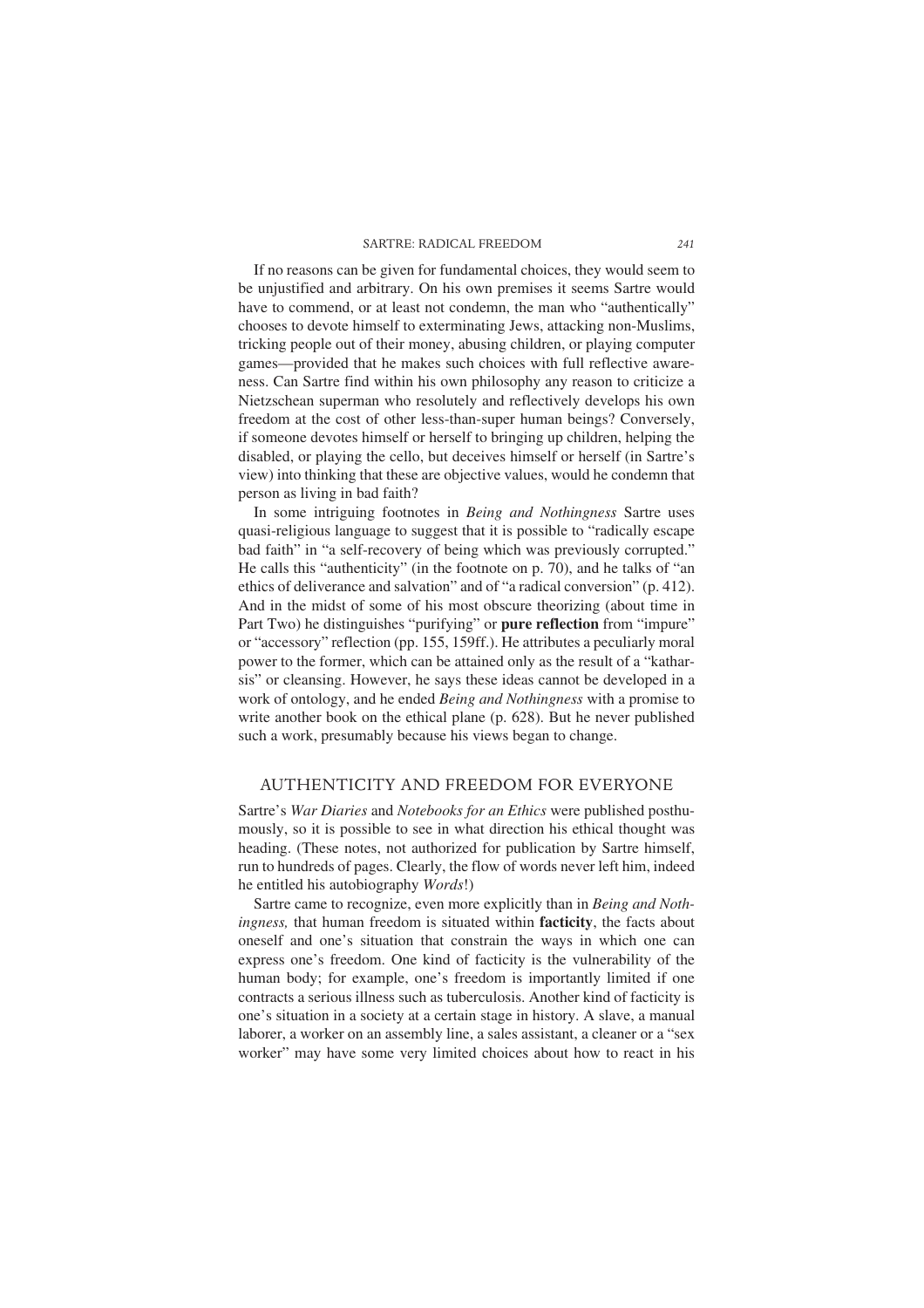or her situation; but it would be a cruel deception to assure such people that they are fundamentally as free as every other human being, simply because of the nature of consciousness*.* In the abstract philosophical terms of *Being and Nothingness* perhaps they are free, but in concrete realistic terms they are not. Thus, Sartre acknowledges the obvious: that socioeconomic factors limit human freedom, even if they do not determine every choice. (Compare our discussion of Marx in Chapter 9.) So he now rejects " abstract morality" in favor of an ethics that takes account of biological, economic and social factors and places its hopes in social (perhaps revolutionary) change, as much as in individual psychological transformation.

In the *Notebooks* Sartre says some interesting things about pure reflection and the authentic human existence it is supposed to give rise to. Pure reflection enables us to give up the project of becoming Godlike beings, which he had previously represented as our inevitable but useless passion. We can come to accept the contingency of our existence, and in a creative, generous spirit we can give meaning and purpose to our lives and thereby to the world:

authentic man never loses sight of the absolute goals of the human condition . . . to save the world (in making there be being), to make freedom the foundation of the world, to take responsibility for creation, and to make the origin of the world absolute through freedom taking hold of itself. (*Notebooks*, p. 448)

It sounds as if we are to give up the project of becoming God in one sense by becoming divine in another sense, seeing ourselves as the only source of salvation for the world—an assertion of heroic human pride that most religions would reject.

Sartre now allows that in authentic existence, relations with other people can be transformed for the better. Another person's perception of me, although "objectifying" in the obvious sense that they perceive my body as one particular physical object, is not necessarily a threat:

It only becomes so if the Other refuses to see a freedom in me *too*. But if, on the contrary, he makes me exist as an existing freedom as well as a *Being/ object* . . . he enriches the world and me, he *gives a meaning* to my existence *in addition to* the subjective meaning that I myself give it. (*Notebooks*, p. 500, italics in original)

So sympathetic comprehension of another person, and assistance in pursuing his or her goals, is possible after all. Sartre even talks of "authentic love" that "rejoices in the Other's being-in-the-world, without appropriating it" (*Notebooks,* p. 508), which is surprisingly reminiscent of Christian *agape.*

The freedom of the individual thus becomes Sartre's basic value. This has to be understood as not merely the necessary truth that every conscious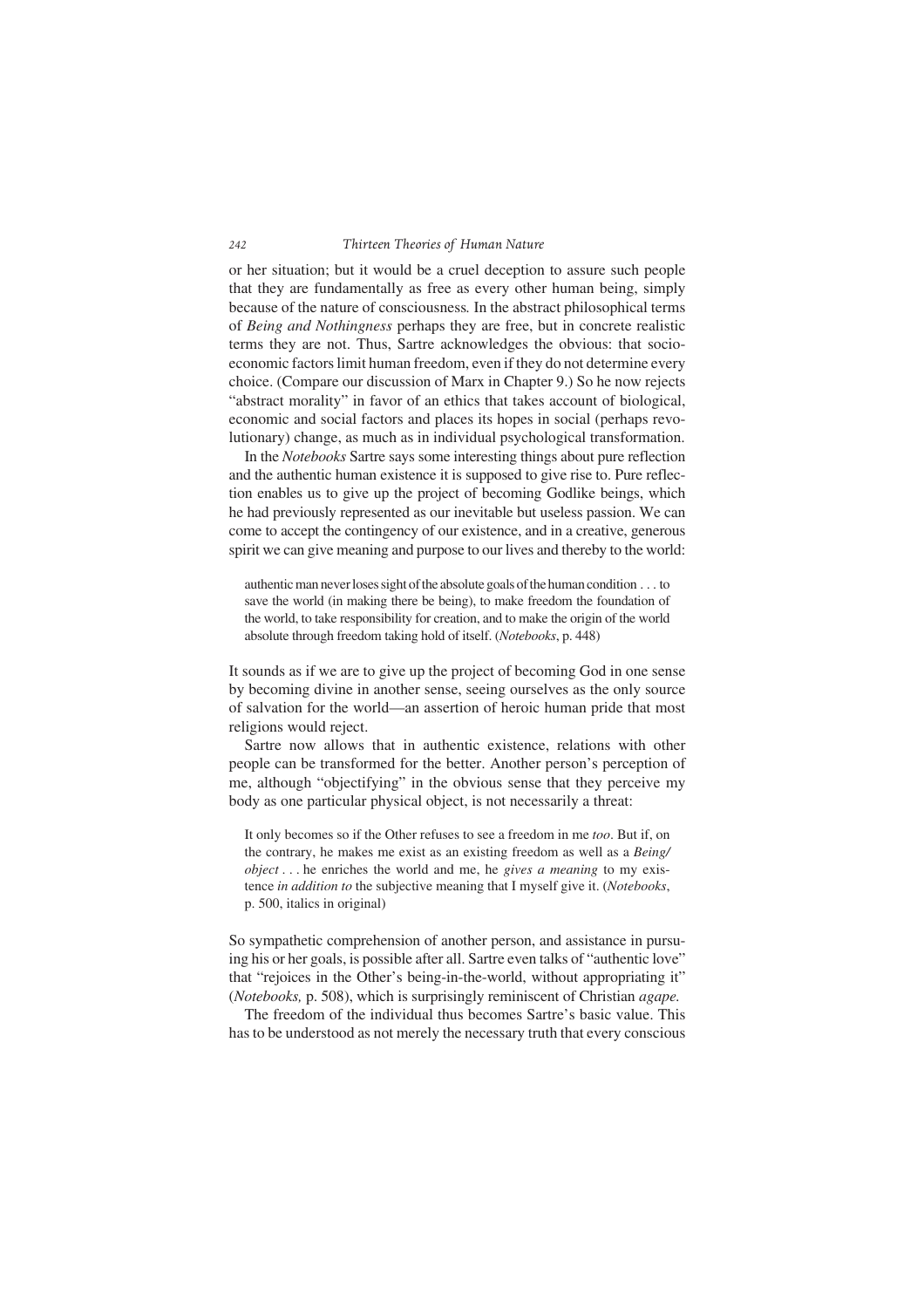being is free in the abstract sense, but the value judgment that every person should be able to *exercise* his or her freedom in concrete ways and, therefore, that human societies should make this a reality for everyone. Sartrean authenticity, the reflective assuming of responsibility for one's own free choices, now involves respecting and valuing the freedom of all other conscious, rational beings.

He had earlier made a suggestion in this Kantian direction in *Existentialism and Humanism* (p. 29), where he said that in choosing for oneself one chooses for all people, and thereby creates an image of people as one believes they ought to be. In the *Notebooks* he uses the phrase "a city of ends" to express this goal, which he now sees as "absolute". That phrase echoes two previous ideals: Augustine's "City of God" (distinct from all earthly societies) and Kant's formula of the "Kingdom of Ends" (that we should treat every rational being never merely as a means but always as an end). Sartre, however, interprets the goal in more down-to-earth terms as a socialist, classless society—invoking the same sort of utopian ideal as Marx's envisioned "truly communist" state of future society in which all human beings will be free.

The vast verbiage of Sartre's philosophy thus issues a practical challenge to us all: first, to become more truly self-aware and use our freedom to change ourselves for the better and, second, to work toward a worldwide society in which all people have equal opportunity to exercise their freedom.

#### FOR FURTHER READING

For thought-provoking introductions to existentialism see William Barrett, *Irrational Man: A Study in Existential Philosophy* (New York: Anchor Books/ Doubleday, 1962), and David E. Cooper, *Existentialism: A Reconstruction* (Oxford: Blackwell, 1990).

For admirable short guides to important existentialist thinkers, Patrick Gardiner, *Kierkegaard* (Oxford: Oxford University Press, 1988); Michael Tanner, *Nietzsche* (Oxford: Oxford University Press, 1994); George Steiner, *Heidegger* (London: Fontana, 1978); Arthur C. Danto, *Sartre* (London: Fontana, 1975).

Anyone wanting to get acquainted with Heidegger's though might start with his "Letter on Humanism" of 1947, translated in *Heidegger: Basic Writings*, ed. David Farrell Krell (London: Routledge, revised and expanded edition 1993).

Those who want to read Sartre for themselves could begin with his philosophical novel *Nausea* and his lecture *Existentialism and Humanism* (London: Methuen, 1948), then his short books *The Transcendence of the Ego* (New York: Farrar, Straus & Giroux, 1957) and *Sketch for a Theory of the Emotions* (London: Methuen, 1962). Rather than trying to plow straight through *Being and Nothingness*, trans. Hazel Barnes, (London: Routledge, 2002; Secaucus, NJ: Citadel Press, 2001), it might be